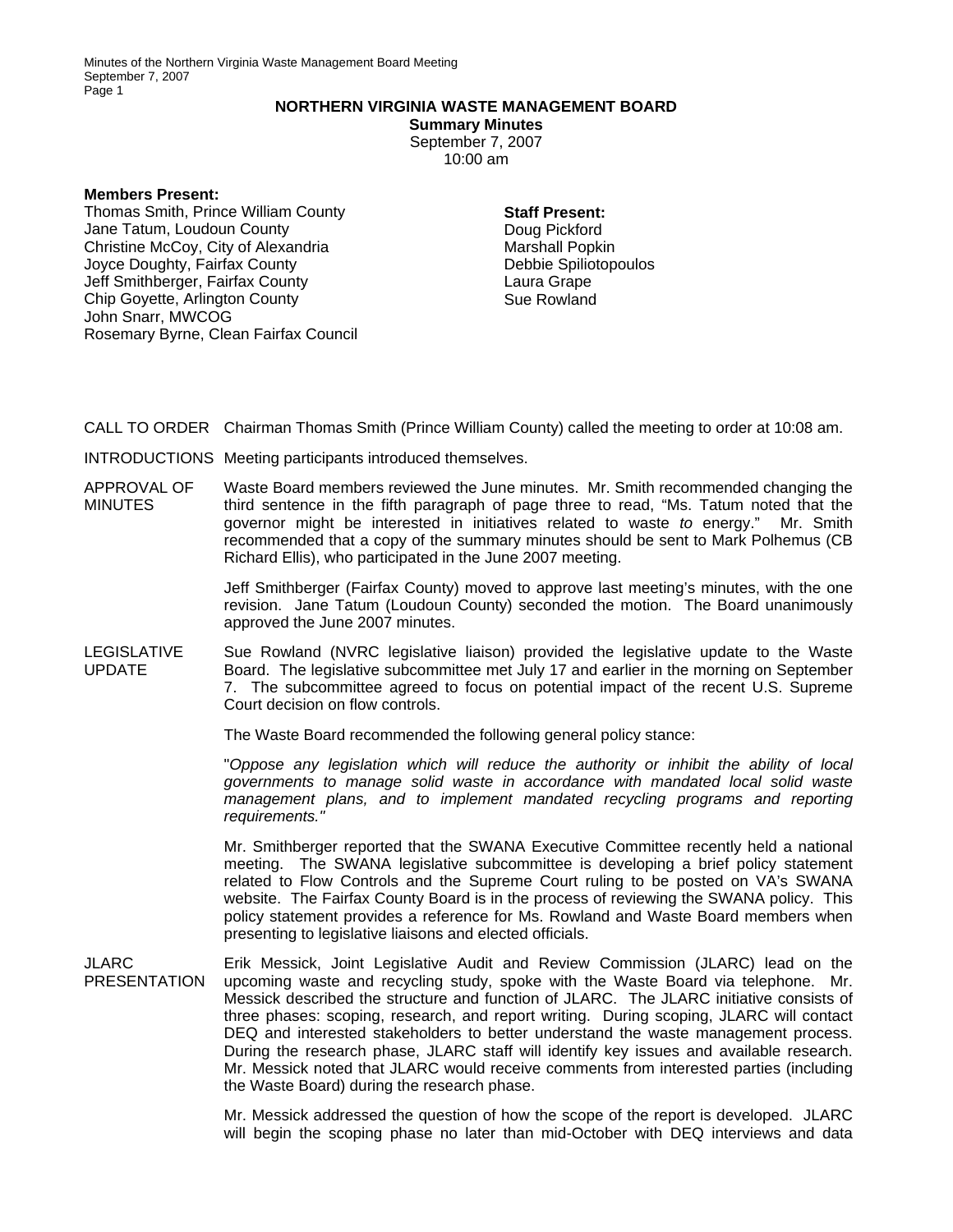collection. Each interview will conclude with a request for additional contacts.

Christine McCoy (City of Alexandria) noted that the Virginia Recycling Association (VRA) membership meeting that is scheduled for November 9 in Charlottesville, VA. Ms. McCoy suggested that this meeting would offer JLARC the opportunity to find interviewees for its report. Ms. McCoy also stated that she is working with Virginia Tech to map all Virginia compost facilities.

Mr. Messick stated that he would be willing meet with the Waste Board again if there is an interest. Mr. Messick's e-mail address is [emessick@leg.state.va.us](mailto:e.messick@leg.state.va.us). The phone call ended at 10:39.

Ms. Rowland encouraged the members of the Waste Board to contact Delegate Callahan and State Senator Colgin (both members of JLARC) to emphasize the importance of JLARC.

JCOTS The Virginia Joint Commission on Technology and Science has established an advisory commission to examine e-cycling. Pamela Gratton (Fairfax County) is an advisory commission member. Ms. Tatum reported that although the JCOTS group met once, the advisory commission would examine a number of options including take-back programs with an upfront fee.

> The Waste Board discussed the tire fund and lead acid battery programs in Virginia as prototypes for e-cycling. Mr. Smithberger described how under this program, battery sellers require that new battery purchases require the return of a used auto battery. He suggested that a similar approach might work with electronics. The Waste Board discussed recent North Carolina electronics legislation and Fairfax research on Maine's special tax and landfill ban.

NVRC UPDATE Doug Pickford (NVRC) encouraged the Waste Board to consider opportunities for working with other green groups such as NVRC's Energy and Environmental Policy Committee. The Energy and Environmental Policy Committee has commented upon the State Corporation Commission programs recommending initiatives related to energy efficiency, and the development of a public benefit fund.

> Mr. Pickford discussed NVRC's Cool Schools initiative as a parallel program to the Cool Counties and Fresh Air Initiatives. Mr. Smithberger asked if a forum exists for regional school meetings; Mr. Pickford responded "no." Mr. Smith suggested that the Waste Board invite a school that exemplifies effective energy usage to the next Waste Board meeting. Chip Goyette (Arlington County) mentioned a white paper on energy usage for schools in VA Beach. Mr. Smithberger suggested that school accreditation could be tied into its energy usage.

2007 ANNUAL REPORT AND 2009 BUDGET Mr. Pickford summarized the costs for the various solid waste program areas at NVRC. He noted that there was a budget overrun due to the significant work in revising the annual survey. Outside of the additional survey work, however, the budget numbers track close to normal.

> Mr. Pickford asked for Waste Board member opinions on the new survey format. Mr. Smithberger approved of the new format. Mr. Smith suggested that the new survey provide the previous year's data with a "no change" option.

> Mr. Pickford discussed the FY 2009 program; the 2009 program reflects many of the initiatives that will be ongoing in 2008. The Know Toxics program will continue. Large jurisdictions rates increase by \$182, while small jurisdictions' rates increase \$77. Mr. Pickford suggested that the Know Toxics' program outreach efforts should be coordinated with similar efforts in storm water management.

> Debbie Spiliotopoulos (NVRC) discussed the work of the Know Toxics subcommittee. Activities include general enhancements to the website and expanding the website to include the Household Hazardous Waste information for residents.

> Ms. Tatum moved to approve the new budget. Mr. Smithberger seconded this motion.